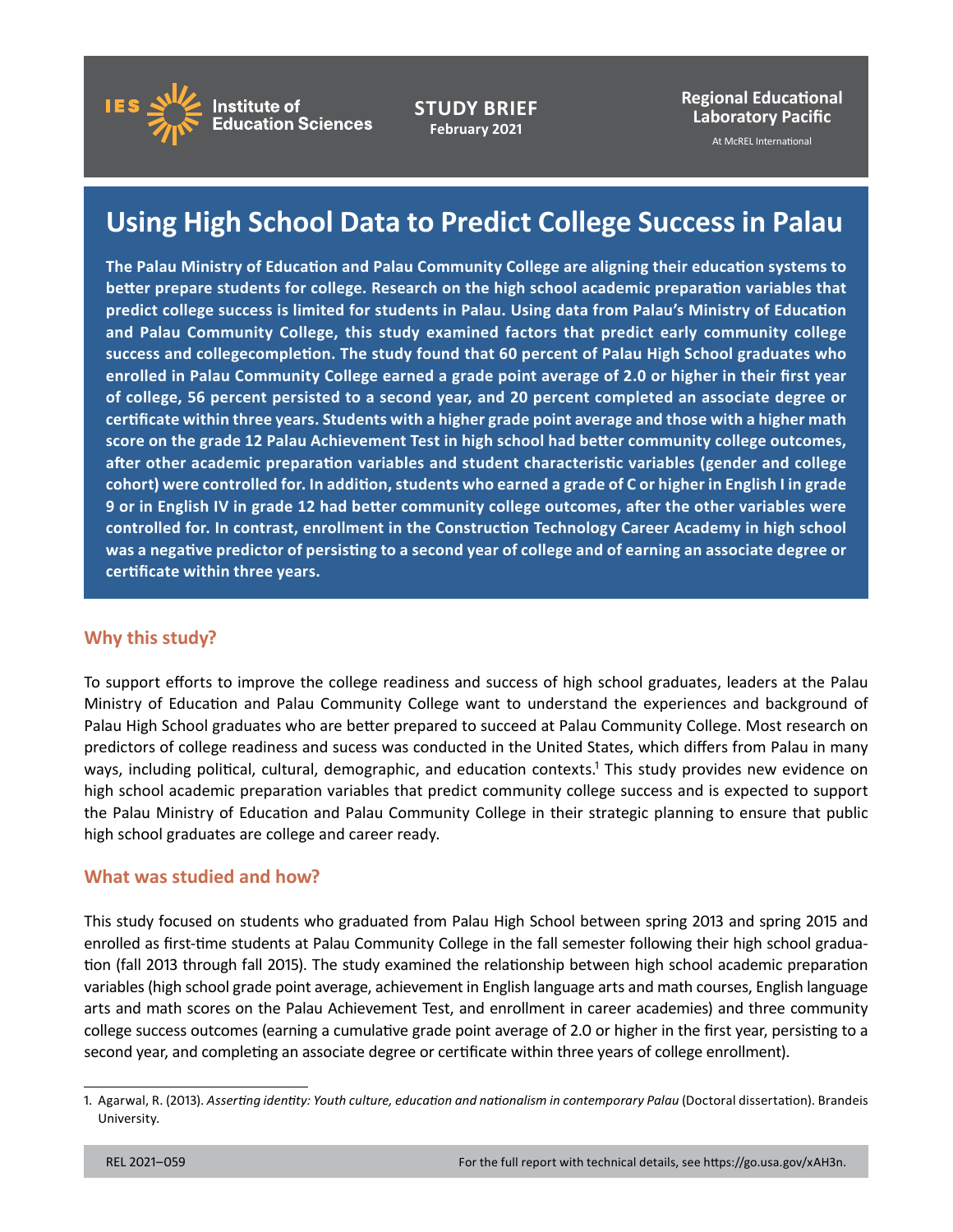The study explored the following two research questions among graduates of Palau High School who enrolled in Palau Community College in fall 2013 through fall 2015:

- 1. What percentage of students achieved each community college success outcome?
- 2. Which high school academic preparation variables were statistically significant predictors of community college success, after other academic preparation variables and student characteristic variables were controlled for?

The Palau Ministry of Education provided high school course transcripts and data on student characteristics, course enrollment, and graduation. Palau Community College provided college enrollment data for Palau High School graduates who enrolled in the college. The analysis is based on 234 students who graduated from Palau High School in spring 2013 through spring 2015 (61 percent of high school graduates in the study period) and who enrolled as first-time students at Palau Community College in the fall semester following high school graduation. The study used student data to classify students as achieving each of the three community college success outcomes. Logistic regressions identified the high school academic preparation variables that were statistically significant predictors of the three community college success outcomes, after other academic preparation variables and student characteristic variables (gender and college cohort) were controlled for. Predicted probabilities were then calculated from the logistic regression models.

# **Findings**

This section contains the main findings related to each of the research questions.

## *More than half of Palau High School graduates who enrolled in Palau Community College earned a grade point average of 2.0 or higher in their first year and persisted to a second year, but less than 20 percent completed an associate degree or certificate within three years*

Early college success did not always translate into later college success. Among students who earned a grade point average of 2.0 or higher in their first year at Palau Community College, 78 percent persisted to a second year, but only 39 percent of those who persisted completed an associate degree or certificate within three years.

## *High school grade point average positively predicted whether Palau High School graduates earned a grade point average of 2.0 or higher in their first year at Palau Community College and whether they completed an associate degree or certificate within three years*

Palau High School graduates with a high school grade point average of 2.0 who enrolled in Palau Community College had a 31 percent probability of earning a college grade point average of 2.0 or higher in their first year of college (figure 1). High school graduates with a high school grade point average of 3.0 had a 60 percent probability, and graduates with a high school grade point average of 4.0, the maximum possible, had an 83 percent probability.

High school grade point average was not a statistically significant predictor of persistence to a second year of college at Palau Community College.

Palau High School graduates with a high school grade point average of 2.0 who enrolled in Palau Community college had a 2 percent probability of completing an associate degree or certificate within three years, graduates with a high school grade point average of 3.0 had an 11 percent probability, and graduates with a high school grade point average of 4.0 had a 40 percent probability.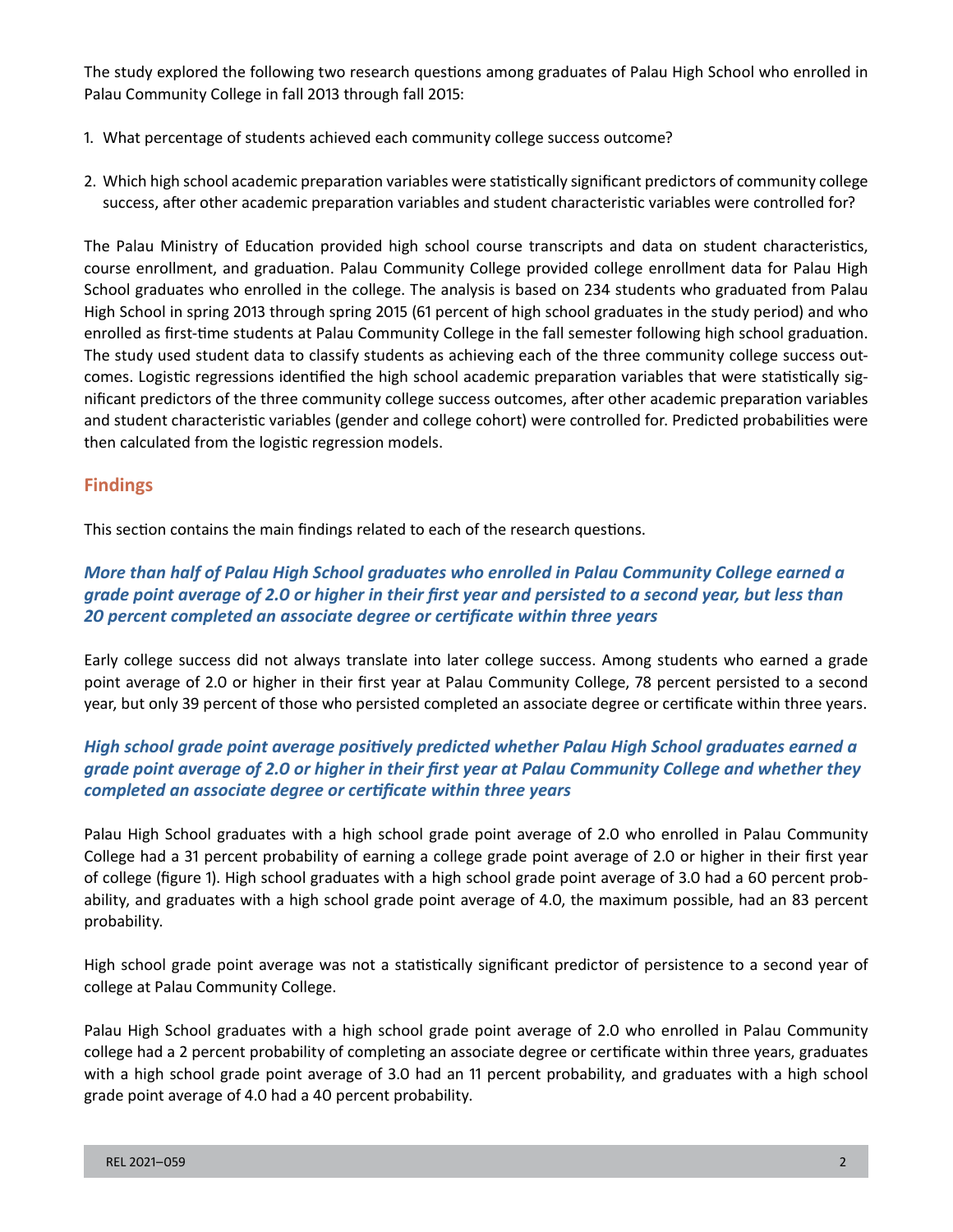**Figure 1. Palau High School graduates' high school grade point average was a significant predictor of earning a grade point average of 2.0 or higher in the first year at Palau Community College and of completing an associate degree or certificate within three years**



Note: *n* = 234. The sample included Palau High School graduates in spring 2013 through spring 2015 who enrolled in Palau Community College in the following fall. Probabilities (in percentages) are estimated from logistic regression models (see appendix C for details). These probability values may differ from the range of observed values but are included to depict a wider range of possible values. The results of the logistic regression models indicate that high school grade point average was a statistically significant (*p* < .05) predictor of the two outcomes displayed in the figure after other high school academic preparation variables and student characteristics were controlled for. See tables C3, C5, and C7 in appendix C for detailed regression results.

Source: Authors' analyses of data from the Palau Ministry of Education and Palau Community College.

## *Math scores on the grade 12 Palau Achievement Test positively predicted whether Palau High School graduates earned a grade point average of 2.0 or higher in their first year at Palau Community College*

Palau High School graduates with a math score of 30 on the grade 12 Palau Achievement Test (approximately the average score for all graduates) had a 62 percent probability of earning a grade point average of 2.0 or higher in the first year of college compared with 89 percent for graduates with a math score of 60 (the highest score recorded in the dataset).

Math scores on the grade 12 Palau Achievement Test did not predict persistence to a second year of college or completion of an associate degree or certificate within three years.

Grades in high school math courses were not statistically significant predictors of any of the three community college success outcomes.

### *Palau High School graduates who earned a grade of C or higher in English I were more likely to complete an associate degree or certificate within three years at Palau Community College, and graduates who earned a C or higher in English IV were more likely to persist to a second year*

Palau High School graduates who earned a grade of C or higher in English I had a 32 percent probability of completing an associate degree or certificate within three years at Palau Community College compared with 4 percent for graduates who earned a grade lower than a C.